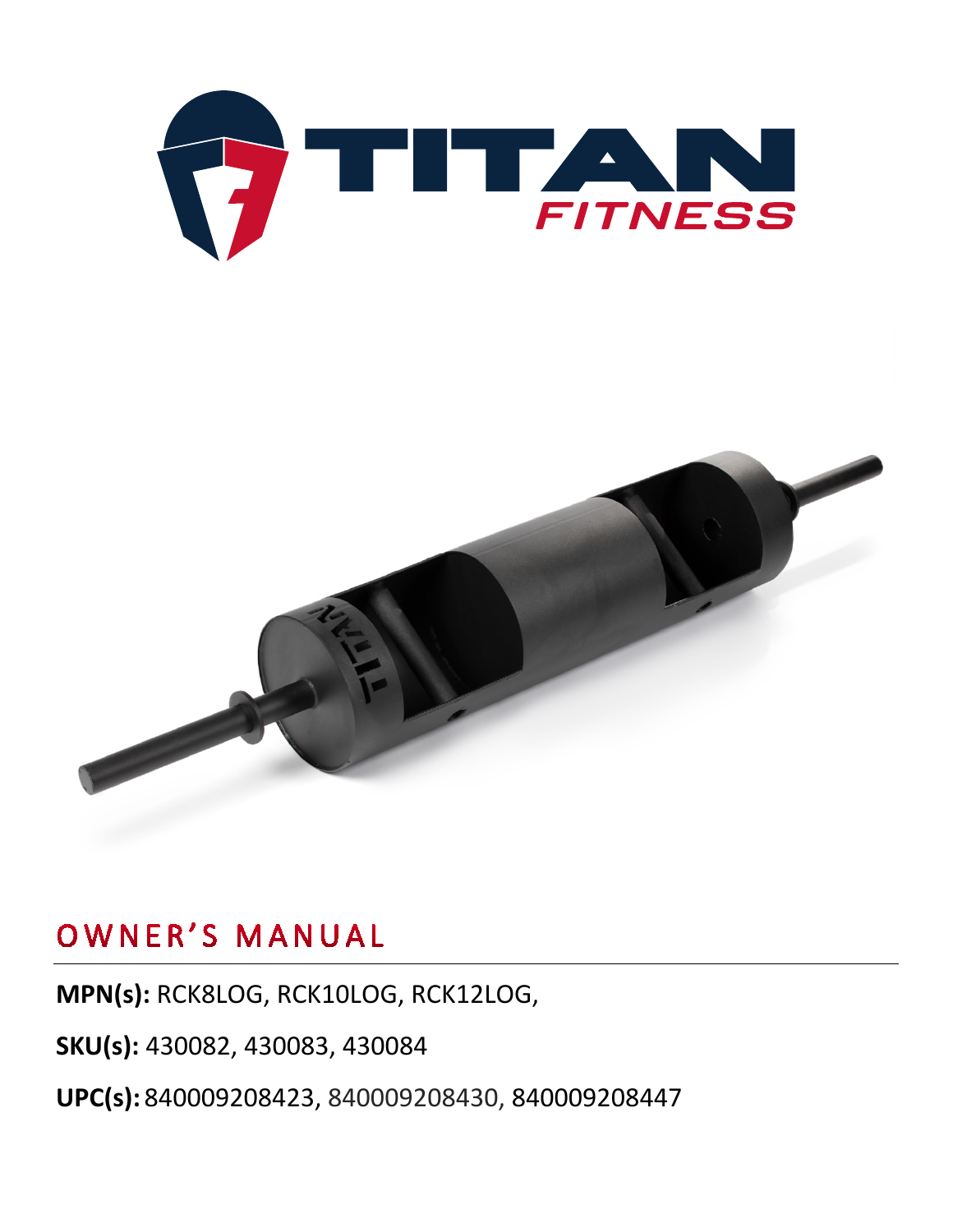## PARTS DIAGRAM / EXPLODED VIEW

| KEY | <b>BOX</b> | <b>DESCRIPTION</b>               | <b>QTY</b> |
|-----|------------|----------------------------------|------------|
| (1) |            | 8-in Rackable Strongman Log Bar  |            |
| (2) |            | 10-in Rackable Strongman Log Bar |            |
| (3) |            | 12-in Rackable Strongman Log Bar |            |

### ASSEMBLY INSTRUCTIONS

− No Assembly Required.